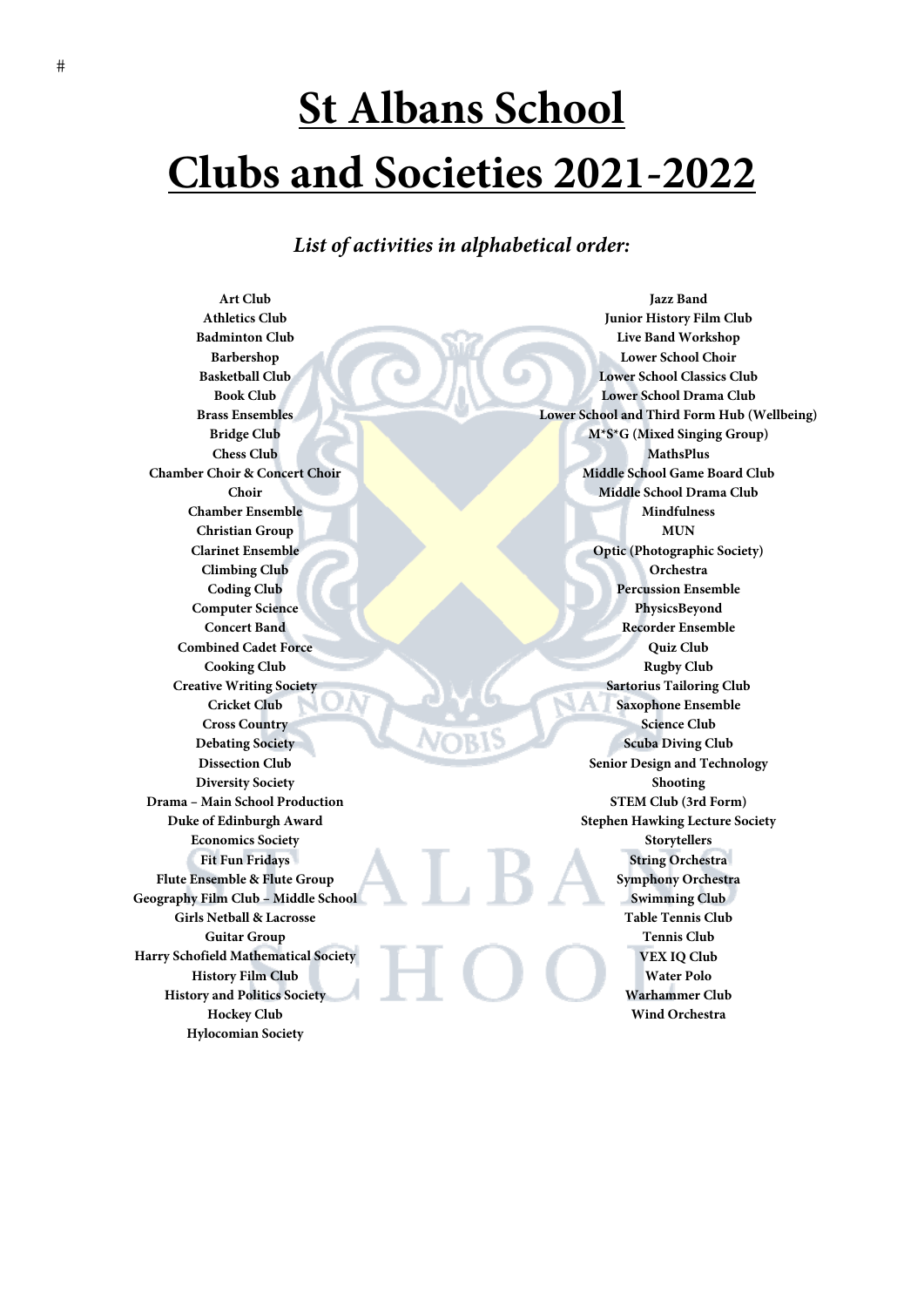# **Art Club**



This club meets every week and pupils can work in a variety of media ie Drawing, Painting, Printmaking, Three Dimensional Work etc. Pupils can work on their own ideas or alternatively be inspired by a common theme. There will be an exhibition of work produced by club members at the end of the year.

Staff: Mrs S Forbes-Whitehead and Miss E Lerche-Lerchenborg

#### **Athletics Club**

The Second and Fourth Form teams compete in the County League with First and Third Forms competing in District friendlies. All teams, including senior teams, compete in the District Championships in addition to Harrow School invitational meets. Training is every night and Saturday during the Summer Term.



Staff: Mr R D Daurge, Mr D J Forbes-Whitehead



#### **Badminton Club**

Fun based play session, with some training for all levels of players and preparation for competitions.

Staff: Mr S Siery, Mr M Ilott

#### **Barbershop**

For senior boys and girls and by audition only, the Barbershop Group is a flagship ensemble performing regularly at public concerts and in the Cathedral.

#### Staff: Dr J Saunders



# **Basketball Club**

Basketball Club spans two terms with a team entered into each District league in all age groups First to Fourth Form. The senior team have annual friendly fixtures. The School competes in the prestigious 'A' league with fixtures against St Columba's

College and other top state schools.

Staff: Mr R D Daurge and Mr N Webb

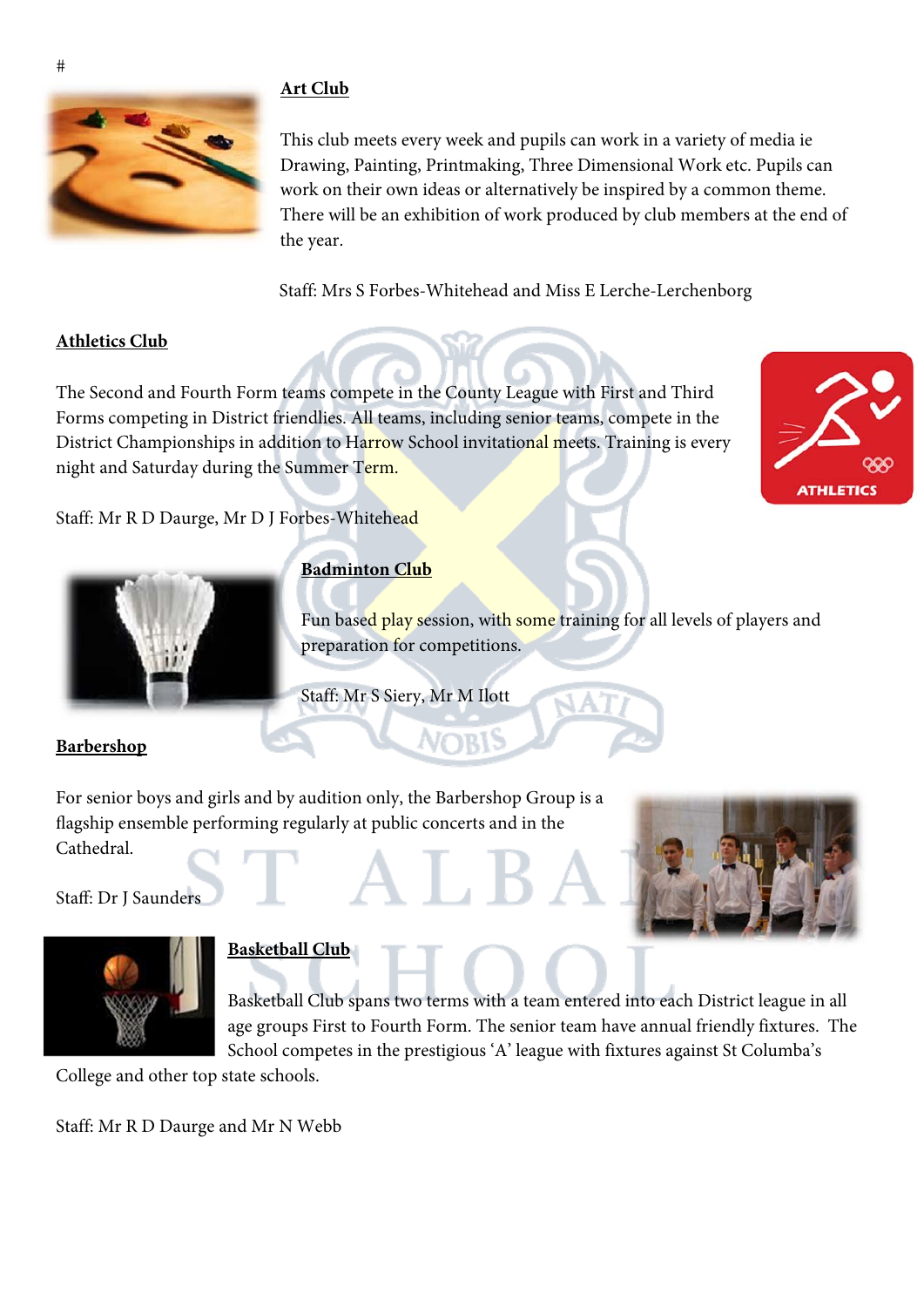# **Book Club**

For First, Second and Third Form students with an interest in reading and talking about books and book related activities.

Staff: Dr H McCabe

# **Brass Ensemble (Bentley)**

All brass players are welcome to play in this group.

Staff: Mr D Bentley

## **Brass Ensemble (Intermediate)**

All brass players are welcome to play in this group.

Staff: P Bainbridge



# **Bridge Club**

An informal opportunity to learn the art of playing Bridge. Grasp playing proper systems, duplicate bridge and play internal competitions and inter-School matches

Staff: Mrs T J Gott, Mr C D Bradnam

# **Climbing Club**

This takes place in the Sports Centre after School on three nights of the week to facilitate all ages and ranges of experience.

Staff: Mr M J Langston/Pro

#### **Coding Club**

An opportunity for boys throughout the School to learn how to program, solve mathematical problems or set up a Raspberry Pi. All levels of ability and experience are welcome.



code

Staff: Mr C D Bradnam

 $#$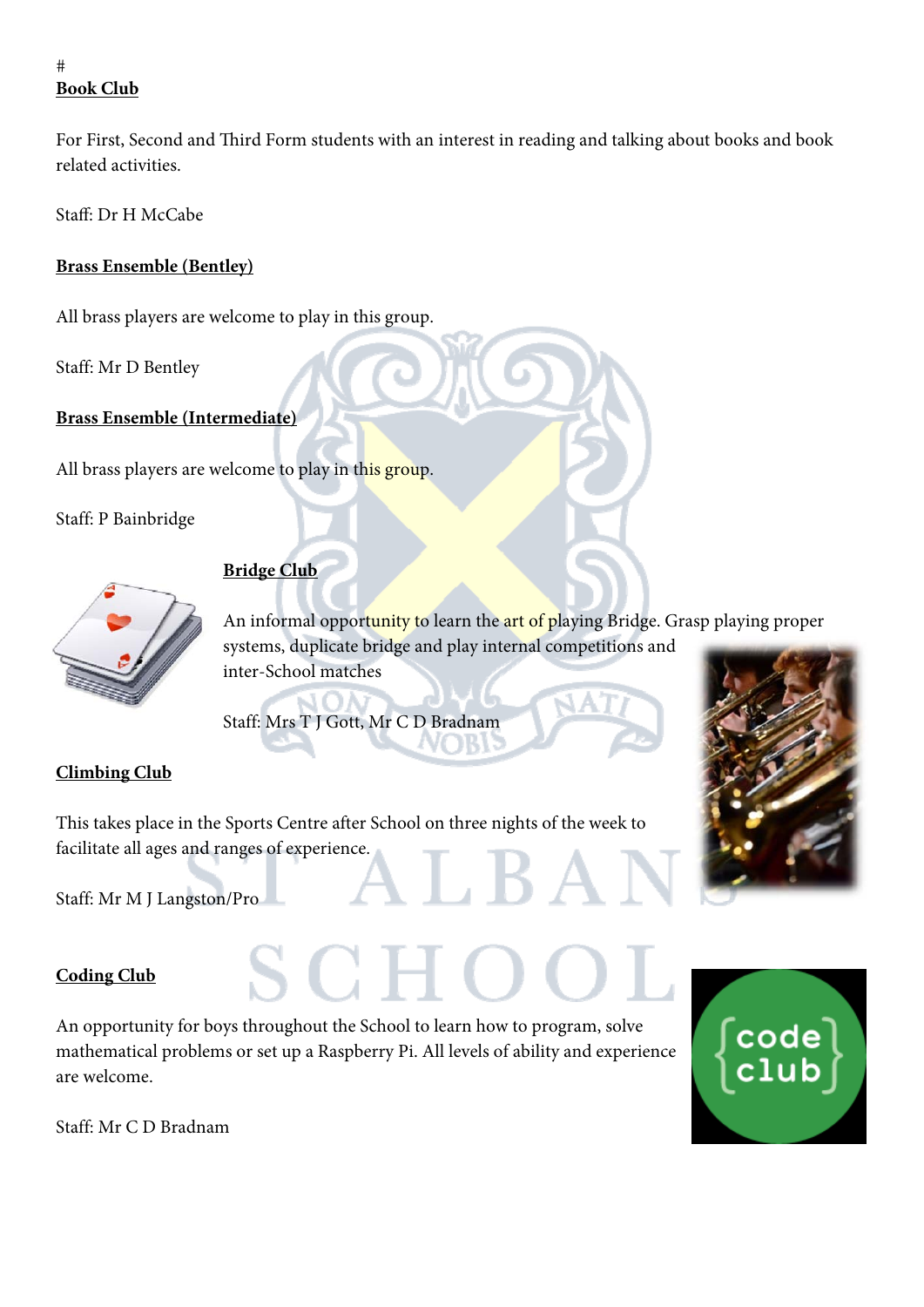#### **Computer Science Club**

An opportunity to explore aspects of Computer Science that you would not meet in lessons. All levels of ability and experience are welcome.

Staff: Miss R D'Cruz

#### **Cooking Club**

The cooking club takes place over the first half term of the Spring Term. There are 6 sessions in total where boys are taught some key skills by the Catering Team at the school. They gain experience of working in a professional kitchen. The 6 sessions culminate in a Gala Dinner, which takes place after the February half term break.

Staff: Mr R Metcalfe-Shaw

#### **Chess Club**

Chess sets are available in M2 and all are welcome to play during lunchtime in the atrium or your form room. There will be a weekly session arranged at a lunchtime for sociable play. The House Chess competition will take place over three weeks in the Spring Term.







# **Choir**

St Albans School provides several singing opportunities for pupils. The main School Choir is open to all pupils of the School. In addition to Abbey Assemblies, the Carol Service and Founders' Day, the Choir is involved in the annual Joint Schools' Choral Society Concert in the Abbey in which we join with the High School and many parents and friends of the School.

 $\Box$  ( )

Staff: Mr M Stout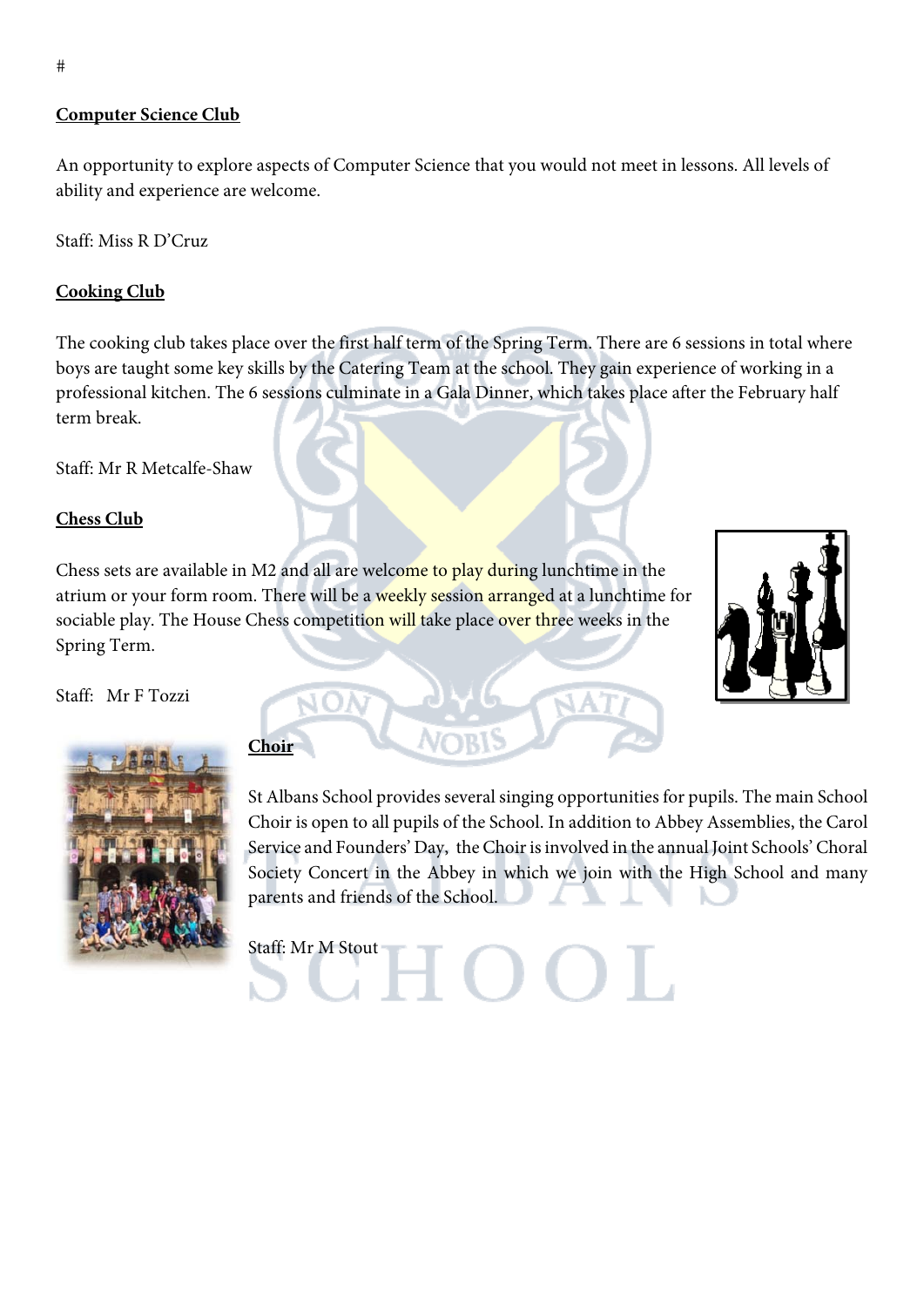# **Chamber Choir & Concert Choir**

 $#$ 

In addition to the main School Choir, pupils can audition for the Chamber Choir which takes part in many

wonderful concerts, performing music from a variety of composers and including pieces such as Vaughan Williams' *Five Mystical Songs*, and Chilcott's *Little Jazz Mass* amongst others. Those who do not take part in the Chamber Choir are automatically in the Concert Choir, performing a wide range of music in School Concerts.

Staff: Mr M Stout, T Young

## **Chamber Ensemble**

A variety of small groups including piano trios and string quartets rehearsing a wide range of musical repertoire.

Staff: Mr T Young



# **Christian Group**

Pupils will discuss who Jesus is from the Bible, in a friendly, relaxed environment. Feel free to bring your questions and we'll provide the cookies. Anyone of any belief or none is welcome.

Staff: Dr L Gray

# **Clarinet Ensembles**

A varied repertoire of Jazz and Classical works is studied and there are regular performing opportunities for both groups. These rehearsals are a great way to improve sight-reading skills, working as a team and mixing with other years.

Staff: V Parker





# **Combined Cadet Force (CCF) - Junior Section**

Open to members of the Third and Fourth Form, before they are given the opportunity to join the full CCF on Friday afternoon timetabled activities. A similar programme to that for the senior cadets is on offer.

Staff: Mr D Forbes-Whitehead

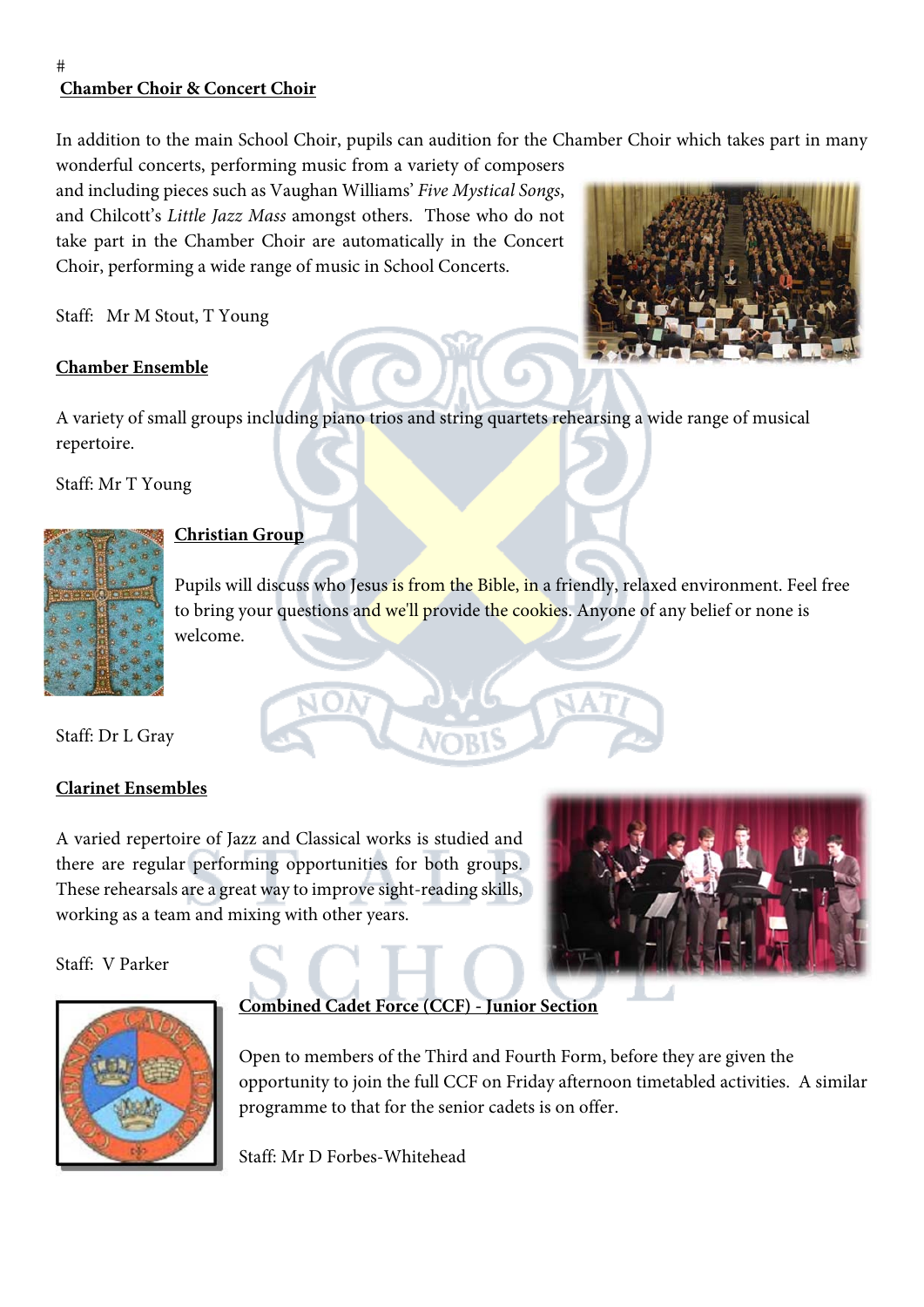# **Concert Band**

 $#$ 

All wind, brass and percussion players are welcome to take part in this ensemble, playing a mixture of popular, classical and jazz pieces. This ensemble contains a mixture of experienced and inexperienced instrumentalists.

Staff: Mr P Craig

# **Creative Writing Society**

Do you have an over-active imagination? Do you have ambitions to be a writer? Do you simply enjoy writing stories, poems or plays? If so, and you are in the Fourth Form or above, then come along to Creative Writing Society where you can have fun testing out your ideas through workshops as well as the opportunity to enter finished pieces into a number of prestigious competitions throughout the year.



Staff: English Department



# **Cricket Club + Pre-Season Nets (Spring & Summer)**

These sessions are ideal for all players to improve their technique during the season and close season.

Staff: Mr M C Ilott

# **Cross Country**

Open to all year groups, this club complements the very successful sport in the School.

Staff: Mr W J Wilson

# **Debating Society**

If you want to sway crowds with your brilliant speaking, fantasise about being Prime Minister or simply enjoy arguing, come along to Debating Society and practise your skills (or just have a rant).

A L R A I

Staff: Mrs A Gregory

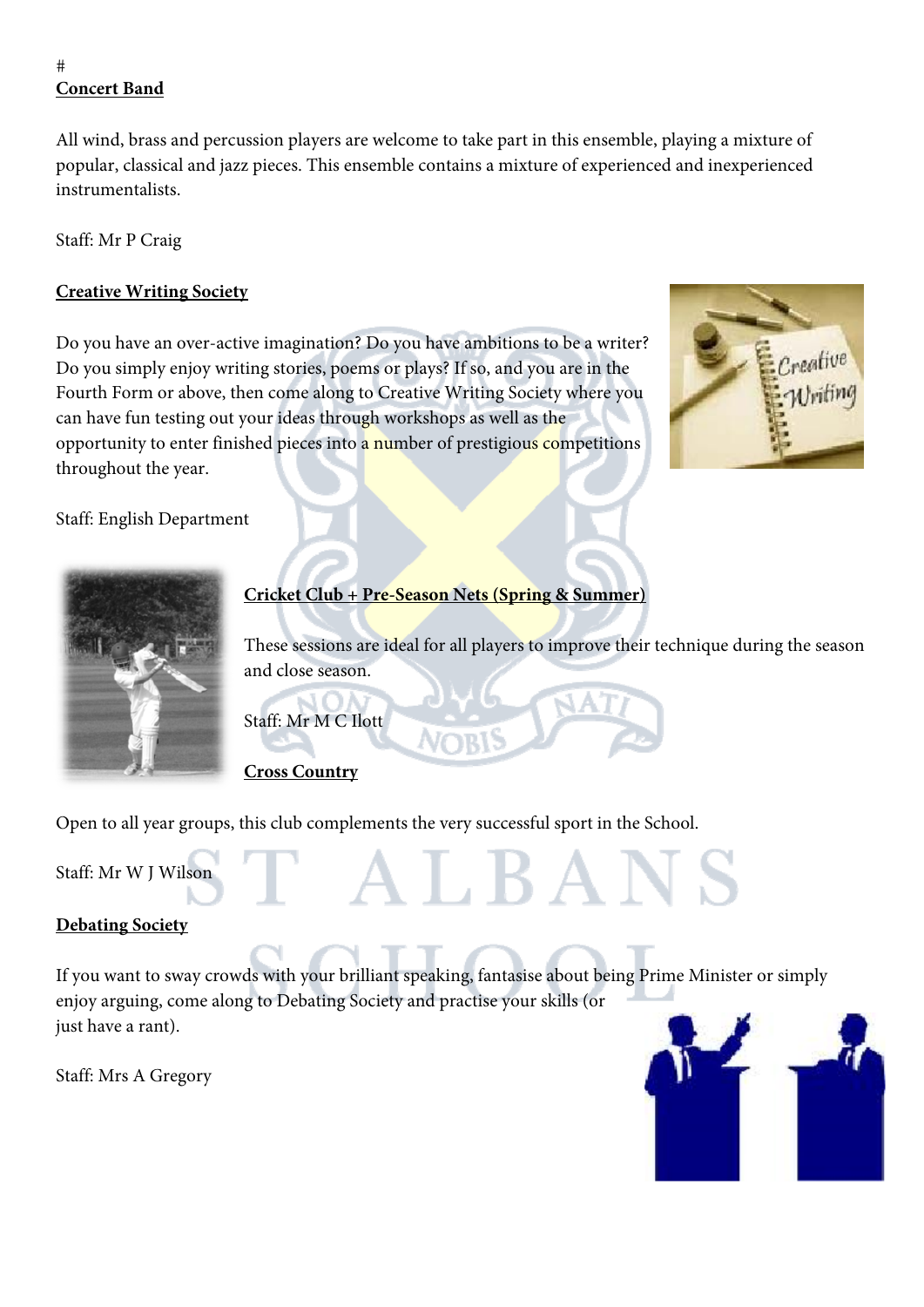#### $#$ Dissection Club

Dissection Club is an 8 week course which students in Fourth Form can sign up for (chargeable to parents). It teaches all the essential skills of dissection and involves samples outside of the GCSE curriculum, including pigeons, frogs and pregnant rats.

Staff: Dr Gray

# **Diversity Society**

The Diversity Society discusses issues of gender and sex, sexuality, religion, race and disability. Sessions will alternate between having a speaker addressing the Society and having open and informal forums for pupils to discuss issues of sexuality. Recent themes have included 'Being Christian and gay', 'Should men be feminists?' and 'Do all males



have a penis?' Pupils, teaching staff and external speakers have addressed the Society. All are welcome.

l

# Staff: Mr R Metcalfe-Shaw



# **Drama - Main School Production**

Join the cast of the Main School Production and perform in a large scale production in late November. Rehearsals are throughout the Autumn Term with a whole cast call on Thursdays 4.00pm‐6.00pm. Fourth Form and above are encouraged to audition!

Staff: Drama Department

# **The Duke of Edinburgh's Award**

The Duke of Edinburgh's Award aims to provide an enjoyable, challenging and rewarding programme of personal development for young people.

The Award is offered at two levels, Silver and Gold. Each level consists of four sections; Service, Skills, Physical Recreation and Expeditions. At Gold level there is an additional requirement, the Residential Section. The Award is achieved through successful completion of each section.

Participation in the Award can be by one of two routes; direct participation or through the CCF. All students register with Mr Forbes-Whitehead.

Sessions run on Wednesdays from 4.15pm - 6.00pm for the Fifth Form to provide training for the Silver Award Expedition section. In the Lower Sixth students who join the scheme work towards the Gold level Volunteering or Skill sections by taking part in Friday afternoon activities. There is training on Friday from 4pm—6pm and a compulsory weekends training in October for new Sixth Form students. Participants work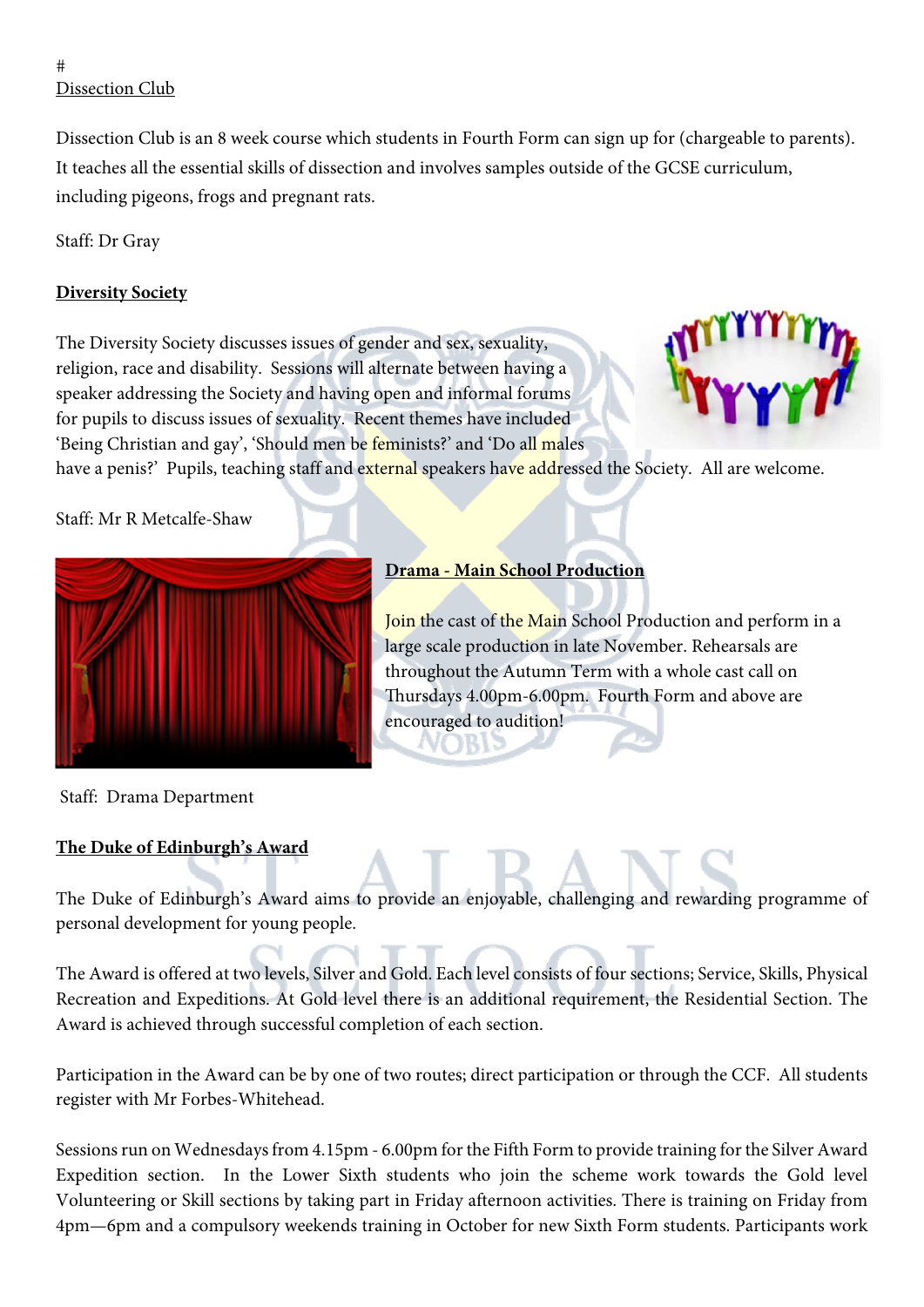# **Economics Society**

The Economics Society Forum for active philosophising exists as a Fifth and Sixth Form student meeting to which all Economics students are invited. The Society provides a platform to those students who are most keen on exploring the subject of Economics well beyond the A-level syllabus, who wish to share the knowledge they discover with others, and who are ready to have their views



challenged by the audience. Some of the student talks we had in the past are *In Support of Pluralism in Economics, The Story of India: From Socialism to Superpower, The Case For Austerity,* and *It Is Time For Communism in Britain.* 

Staff: Mr J Fabinger

## **Fit Fun Fridays**

Sports Hall and facilities are given over to a range of sporting activities to promote health and fitness through fun activities and exercise. All welcome and no obligation (4.15pm-5.45pm).

Staff: Mr White

#### **Flute Ensemble**

The Flute Ensemble is for a small number of advanced flautists, usually in the upper year groups. Participants are invited upon recommendation. Players play one-to-a-part in a variety of styles, with the opportunity to play piccolo and/or alto flute. The Flute Ensemble perform in the main School concerts and occasional lunchtime recitals.

Staff: Music Dept

#### **Flute Group**

Flute Group is a fun and welcoming group for any flute players in the School, performing in the main School concerts and occasional lunchtime recitals. Repertoire includes music from every era and style, with parts at all levels to suit the players.

Staff: Music Dept

#### **French Film Club**

The Film Club (Ciné Club Français) shows a mix of French-language movie classics and latest releases to entertain and introduce pupils to some of the world's finest cinema.

Staff: Miss C Bowie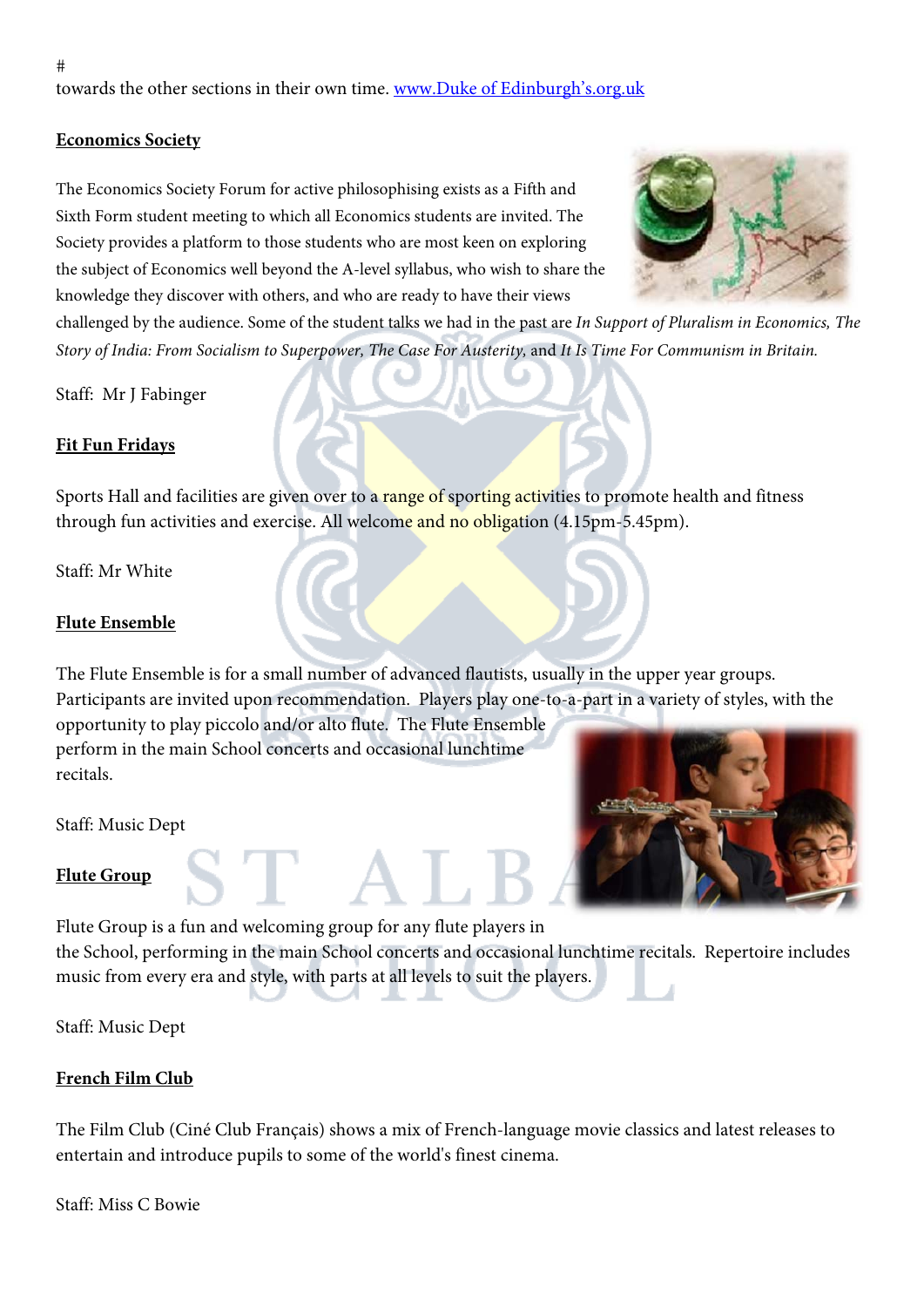#### **Geography Film Club- Middle School**

Join us every Monday lunch time to watch films with a geographical theme. Each half term a new topic is explored through well known blockbusters. Open to all Second Form, Third Form and Fourth Form students. BYO popcorn.

Staff: Geography Dept

#### **Girls' Netball & Lacrosse**

These sessions are open to both experienced and novice players and are a great way to develop your skill set or learn a new sport, whilst socialising with your new peers in the Sixth Form.

Staff: Miss V Sandell

#### **Guitar Group**

This group is designed to introduce guitarists to ensemble playing. A mixture of styles and genres are played catering for the different types of guitar playing.

Staff: N Woodhouse

#### **The Harry Schofield Society**

The School's Mathematical Society promotes a series of termly lectures presented by eminent mathematicians from all walks of life.

Staff: Dr D Young



# ${\bf \Lambda} {\bf L} {\bf B} {\bf A} {\bf N} {\bf S}$ **Hockey Club**

í

The Hockey Club has earned an excellent reputation and provides an opportunity for developing skills and playing small sided games.

Staff: Mr M J Langston

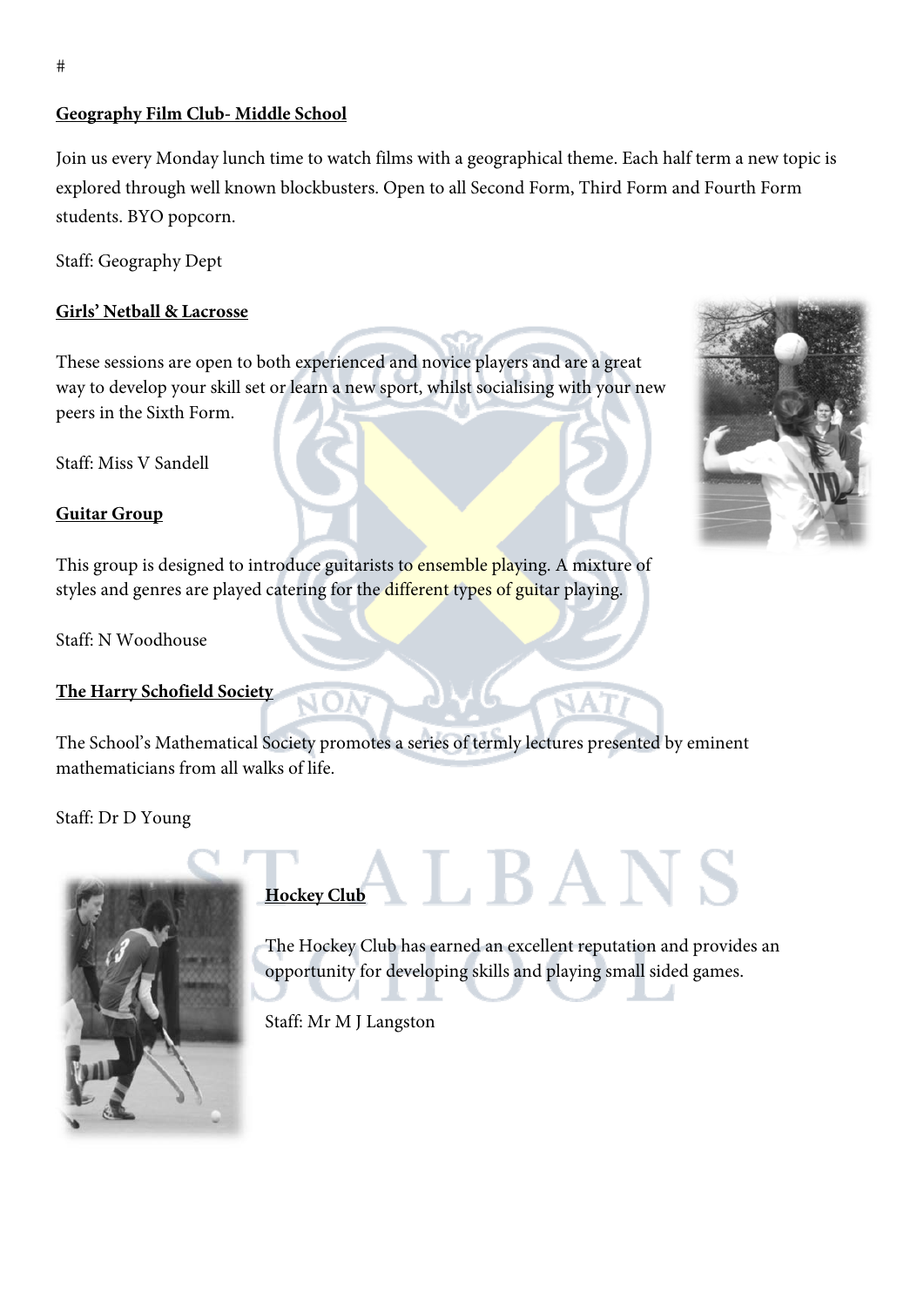#### **History Film Club**

Showcasing various films each term, History Film Club offers the chance to explore History beyond the classroom. From classic war movies, to latest box office releases on British monarchs, there is definitely something for everybody. Snacks will also be provided!

Staff: Mrs M Webb

#### **History and Politics Society**

History and Politics students, please join us as established historians and civil servants deliver thoughtprovoking lectures on their specialist subjects. These are intended to both consolidate and broaden your GCSE/A-Level studies and are certainly worth mentioning in your personal statements!

Staff: Mr P Middleton

#### **The Hylocomian Society**

This is the School's Classics Society, named after John Hylocomius, a Headmaster of the School in the 16<sup>th</sup> century who was a renowned classical scholar and grammarian. The aim of the Society is to broaden pupils' knowledge and understanding of the ancient world through lectures given by visiting speakers, trips to museums, conferences and theatrical productions and seminars.



Staff: Mr D Rowland



Staff: Mr M Stout

#### **Rock Band Workshops**

#### **Jazz Band**

Application for membership should be made to the Director of Music. The Jazz Band are the stars of the annual Jazz Evening concert, and also perform at several Christmas and summer engagements. Excellent sightreading skills coupled with outstanding musicianship are the principal entry requirements.

Workshopping with fully-formed bands, or if you are a budding rock musician on keys, bass, guitars and/or vocals, professional band leader Mr O Roberts and Mr J Bennett are available to work with you.

Staff: O Roberts and J Bennett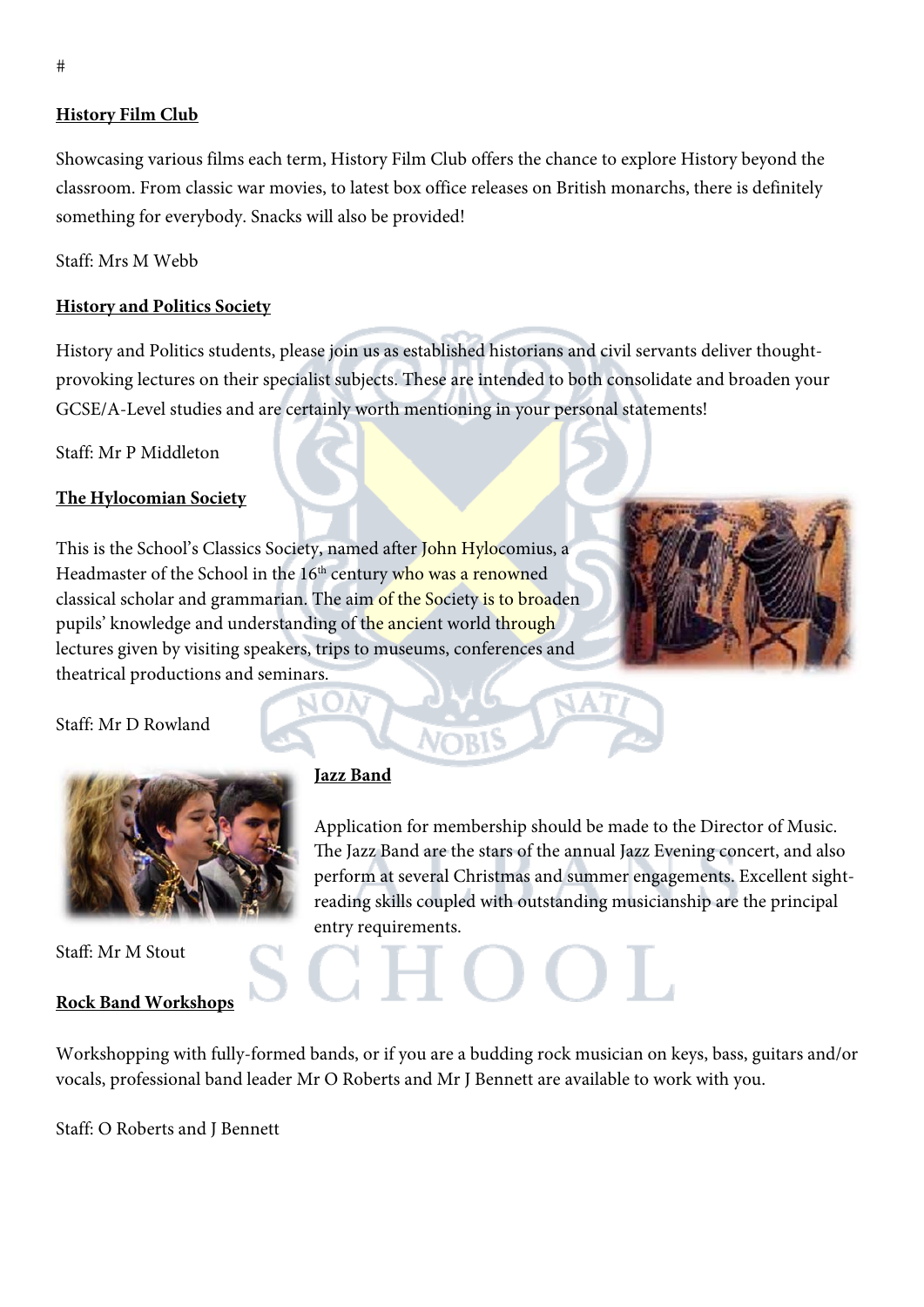#### **Lower School Classics Club**

Classics club introduces the history, societies, and myths of the ancient world to students of the Lower School. Activities include playing top trumps, creating myths, and participating in various quizzes.

#### Staff: Mr E Baker



**Lower School Drama Club** 

## **Lower School Choir**

All First Form boys sing in the Lower School Choir in their first term, rehearsing in lessons for a performance with a professional live rock band!

Staff: Mr M Stout

# Drama Club for First and Second Form students working towards a number

of performances throughout the year, including 'A Lower School Christmas' and the Summer Show in the Amphitheatre. Junior House Drama in the Spring Term accommodates interested Third Form pupils. Enthusiasm and commitment required - no prior experience necessary!

Staff: Drama Department

# **Lower School and Third Form Hub (Wellbeing)**

A lunchtime activity space for those who don't enjoy the rough and tumble of outside play, or the noise of the form room

Staff: Mrs Robertson

# **M\*S\*G (Mixed Singing Group)**

This group works on close harmony a capella music, with recent performances including '*Run to You'* by Pentatonix and '*(I'm No) Superman'* by The Blanks.

ALBANS

Staff: Mr M Stout

#### **MathsPlus**

An opportunity to try some weird and wonderful mathematical problems designed to push you beyond the A level curriculum. Open to both Single and Further Mathematicians. Feel free to bring your lunch along.

Staff: Mrs Z Willis

**KEEP** CALM **PLAY DRAMA GAMES**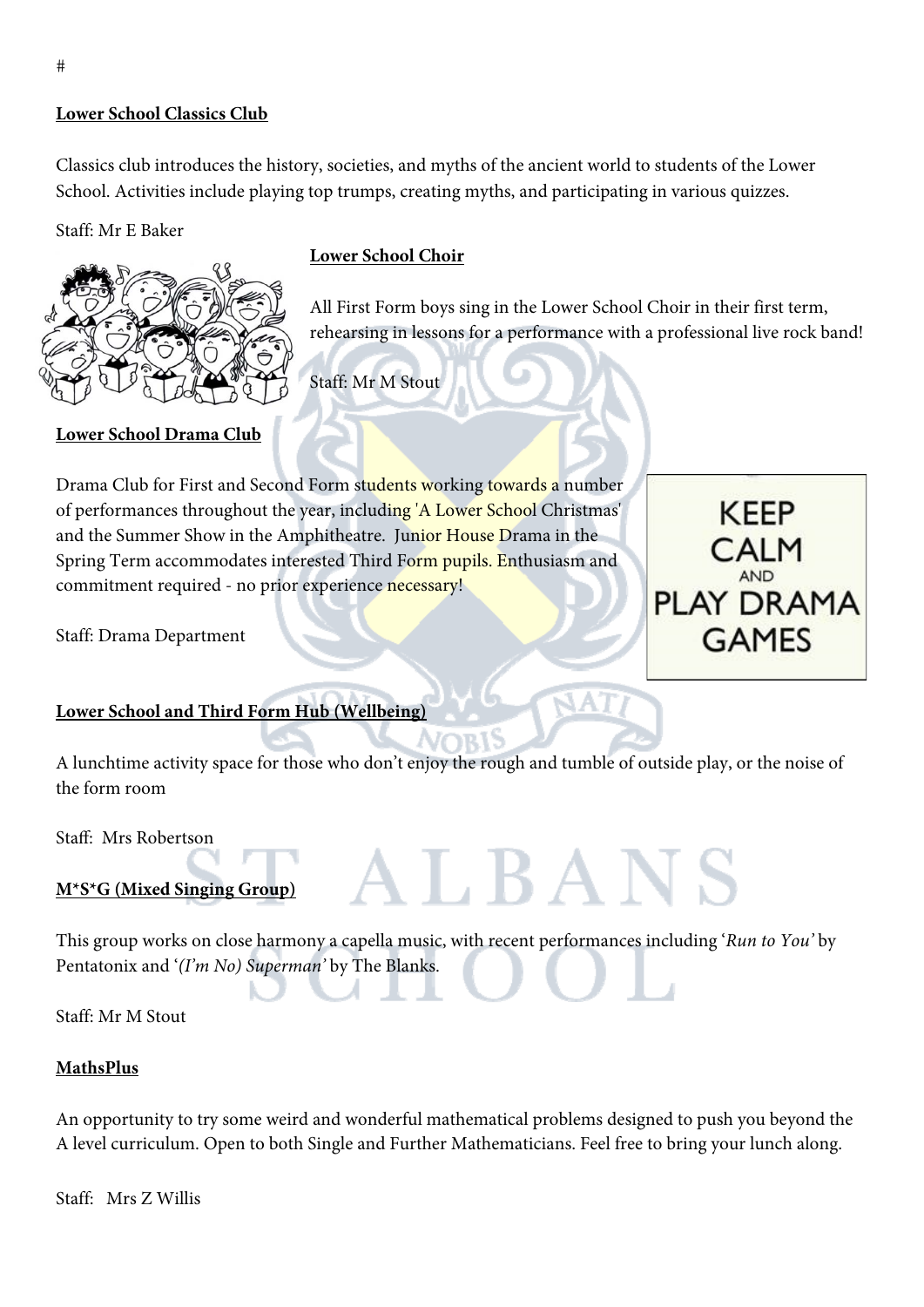#### **Middle School Board Game Club**

#  $#$ 

A friendly, fun and relaxed club open to all students in the Third, Fourth and Fifth form. We have a wide range of games on offer to play with your friends.

 $#$ Staff: Dr B Scott

## **Middle School Drama**

All students from the Third and Fourth Forms are welcome. A weekly club designed to stretch and challenge skills in performance, creation and design. Students will be involved in running events throughout the year and will have the opportunity to take part in a workshop with visiting theatre professionals.

Staff: Mrs R Olaleye

# **Mindfulness sessions**

These meditation sessions are aimed to bring a moment of peace and grounding in our busy day and help encourage a more relaxed approach to life's challenges. These take place weekly and are open to the entire school community.

Staff: Madame C Coudert

# **Model United Nations (MUN)**

A chance to participate in debating about the most challenging global issues from the point of view of various different countries. With mini-debates held at lunchtimes, the highlight of MUN is attending optional conferences at weekends throughout the year, where you will have the opportunity to meet new people and practise passing a resolution in a formal setting. Open to 5<sup>th</sup> Year and above.

Staff: Mrs Z Willis & Mr P Middleton

#### **Optic (Photographic Society)**

Staff: Mr N Cassidy

Optic, the St Albans School Photographic Society, meet irregularly for photographic excursions, talks, workshops and exhibitions. If you are interested in photography, at any level, you will be welcome. You do not even have to have a camera as the Society has equipment available for loan.

 $#$ 

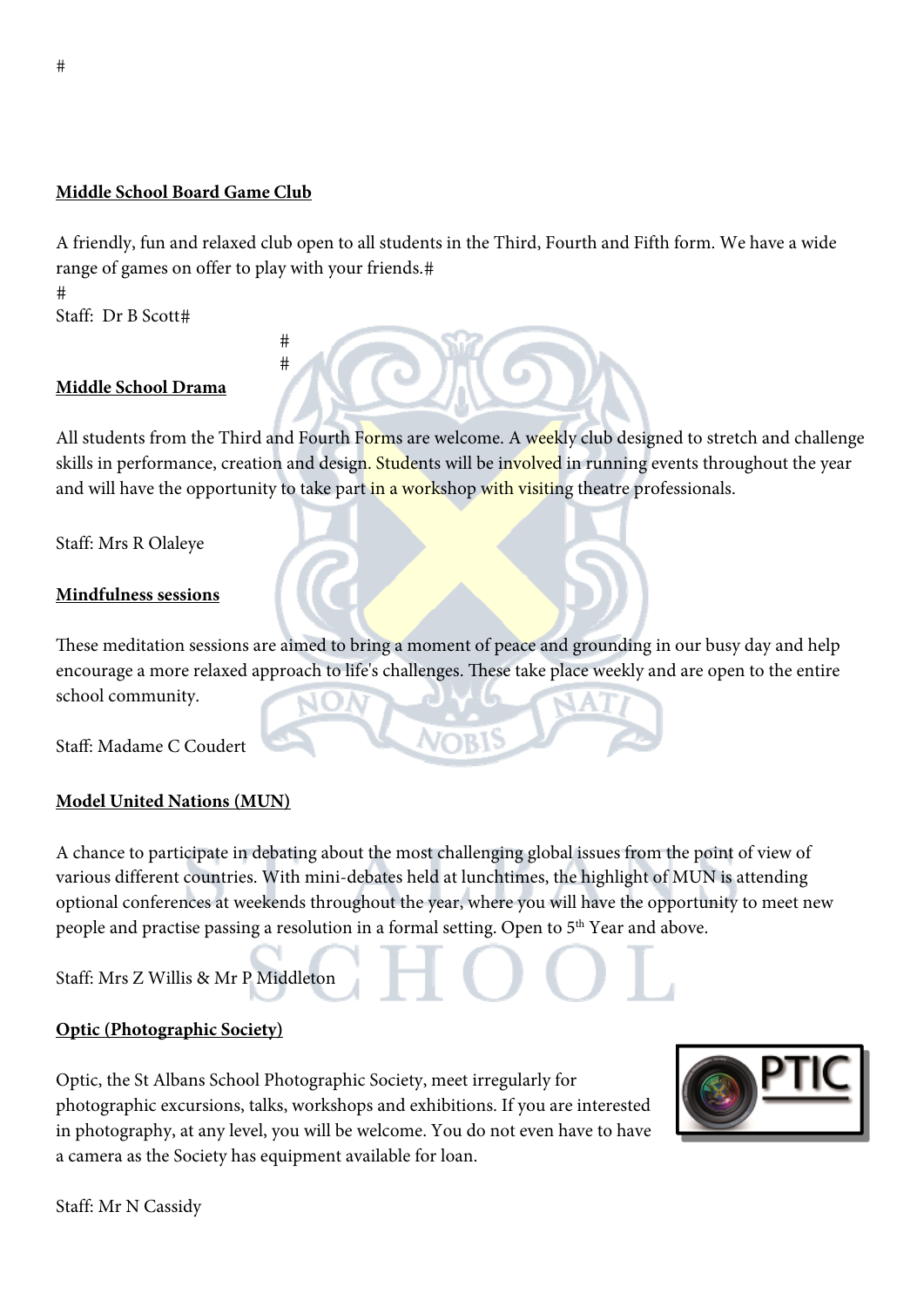# **Orchestra**

The full String Ensemble is joined by our most advanced wind players to form this large ensemble. Recent performances have included the '*1812 Overture'*, Walton's '*Henry V Suite'* and Grieg's '*Piano Concerto in A'*.

Staff: Mr P Craig

## **Percussion Ensemble**

Open to all who wish to play percussion in a huge variety of styles including composing your own pieces to perform in concerts.

Staff: Mr P Craig

## **PhysicsBeyond**

PhysicsBeyond is a course aimed at Sixth Form students who are interested in exploring and in building their understanding of topics in physics and maths going beyond the school syllabus. We meet to discuss topics of mutual interest once a week after school. Each session is 1.5-2h long. Students are also encouraged to choose and conduct a research project based on their own interests, which they can use for their EPQ.

Staff: Dr F Bar

# **Quiz Club**

This exciting and studious student led club for Lower and Middle School will feature quizzes on varied topics with questions ranging from ridiculously easy to impossible. Quizzes may coincide with events e.g. book quiz for World Book Day or revision quizzes ahead of exams. With riddles and brain teasers included why would you miss out on the challenge?

Staff: Mrs R Olaleye

# **Recorder Ensemble**

An informal lunchtime group exploring a variety of one-to-a-part recorder music for various recorder sizes.

Staff: C Ireland

# **Rugby Club**

First Form will have the opportunity to improve their rugby skills and other year groups will be training for matches.





 $#$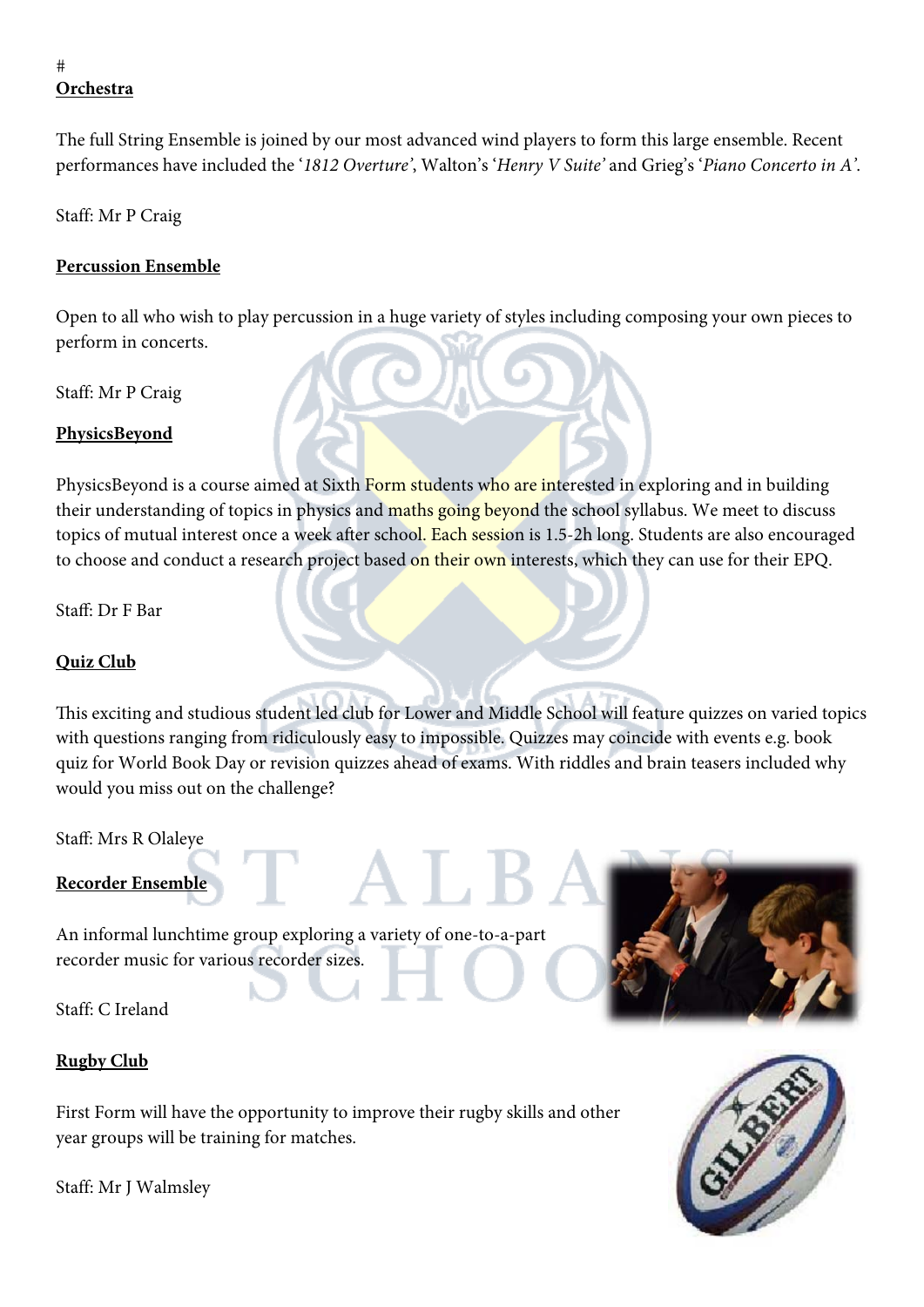# **Saxophone Ensemble**

 $#$ 

Saxophone players who are grade 4 level and above welcome to take part in this group and the repertoire covers a mixture of styles and genres.

Staff: J Simmons

# **Science Club**

This club is open to members of the Second Form who wish to be more adventurous in the laboratory. It's fun, messy and colourful!

Staff: Dr C Pines, Mrs J Jex, Mrs L Murphy

## **Sartorius Tailoring Club**

Learn the basics of sewing, pattern interpretation and the properties of different fabrics before starting your own projects. Available to all students, no matter your age or experience. Learning to sew teaches planning and execution skills, boosts creativity as well as knowledge of material properties. To succeed, you will need to try new techniques and develop resilience and patience.

Staff: Mr D Russell

#### **Scuba Diving Club**

Includes periodic PADI courses as well as taster and refresher sessions. Also regular snorkelling sessions to practise skills and have fun underwater. л

Staff: Mr Hickman

#### **Shooting**

Fancy the chance of shooting in our new, state-of-the-art shooting range in the Corfield building? If so, this is just the club for you, regardless of age or ability.

Staff: Mr Russell

#### **Storytellers**

Do you enjoy reading and writing? Would you like to expand your writing skills further? If so, and you are in the First or Second Form, then join the Storytellers where you can have fun experimenting with your writing style, reading different texts and have the opportunity to enter your own work into a number of competitions throughout the year.

Staff: Mrs J Shelley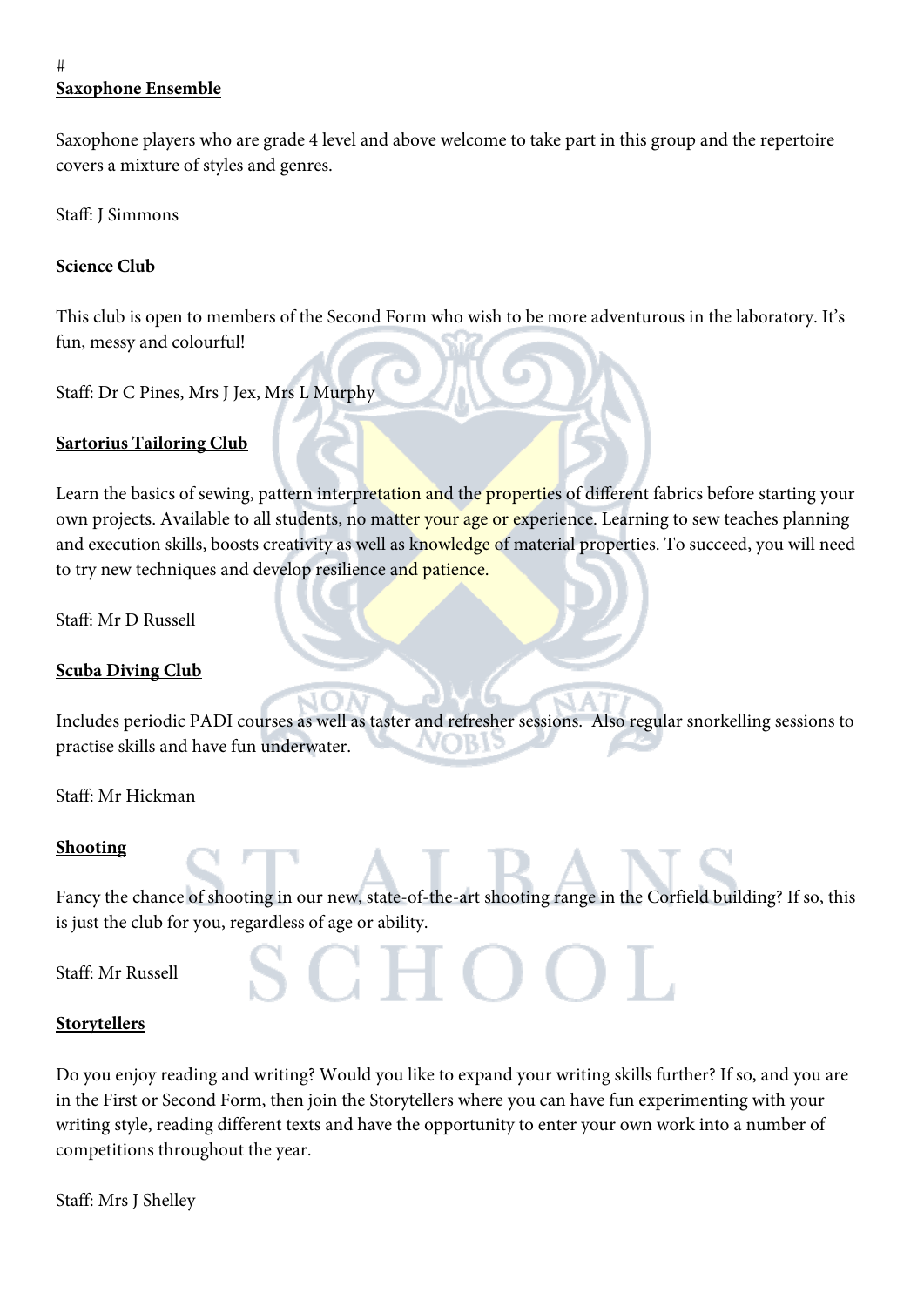#### $#$ **Third Form STEM Club**



This club is open to Third Form students interested in anything scientific. We will be exploring many different aspects of Science, Technology, Engineering and Maths through practical projects such as robot control, chocolate welding, catapults, investigating smart materials and much more!

Staff: Mr J Turley & Mr C Bradnam

#### **Stephen Hawking Lecture Society**

The Stephen Hawking Society invites speakers of the highest calibre to the School to speak on a wide range of science-related topics. The level of the lectures is aimed at a Sixth Form audience. The Society hosts at least five lectures a year and a black tie dinner in the Summer Term. Dates as announced during the year.



Staff: Mr G Spencer



#### **String Orchestra**

All string players of Grade 3 standard and above are welcome to join the String Orchestra. Recent repertoire included Bartok's '*Rumanian Dances*' and Britten's '*Simple Symphony'*.

Staff: Mr T Young

# **Swimming Club (Autumn and Spring Term)**



Whether you're a team swimmer or a beginner, the swimming pool is open throughout the year for those who want to swim for the School, improve their ability or just to have some fun.

Staff: Mr D Odgers



# **Table Tennis Club**

This is a fun and play based activity with emphasis on recreation and some skill coaching for those who wish to improve.

Staff: Mr M Ilott